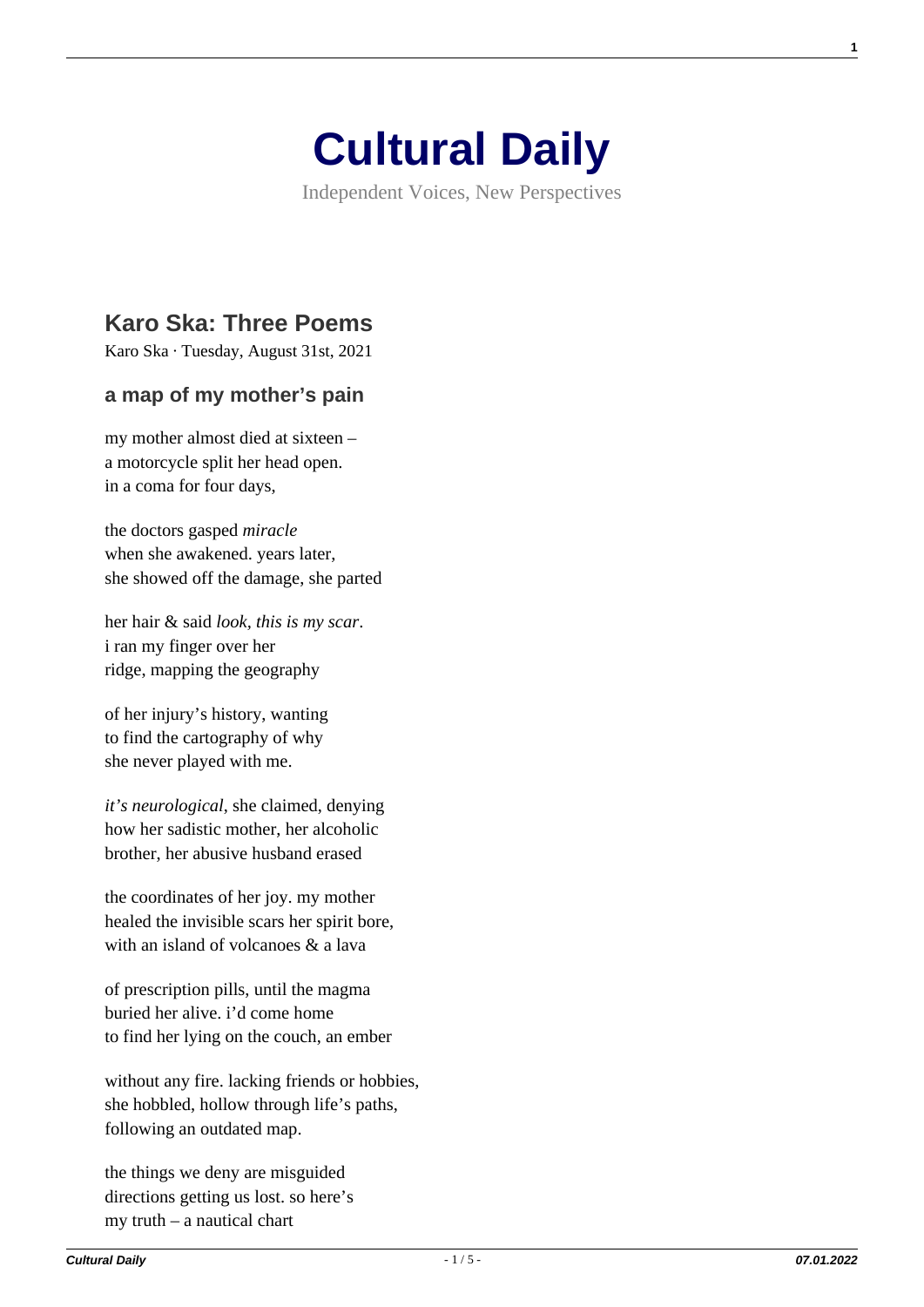of my mother's depression & how nothing i did could light up her eyes. i am the child she wished she had aborted

or given away, but how could she relinquish what she carried for nine months when it was in her arms, suckling

her breast? instead, she abandoned me in pieces, her spirit dying before my eyes. she

denied me a mother, denied me a childhood. yet here i am, drawing a new map, where i embrace

the cliffs of my pain & plot the coordinates of my joy. cliffs i no longer fear & coordinates no one will dare erase.

\*

## **days like this i don't want to live**

what are the words for *i don't feel good*, words for *i'm triggered*, words for *my body sizzles like a steak on a grill*. i take a shot of jameson,

calm my charred nerves. i am the cow on the train tracks who doesn't move despite the blares of the horn. i'm not running from my pain,

it's simply too heavy for me to carry. i want to call it quits, stop trying to heal, drown in my drama. i want to keep drinking until i

pass out. days like this i think about Palestine. i think about occupation. i think about war & the drones paid for by my taxes. i think about

Kashmir or the Indigenous people of the Chittagong Hill Tracts, their land submerged by the construction of an american-

funded dam. i think about the world's pain & my own, how they intersect & how they don't. how i migrated

to america, & how that's settler colonialism. how i'm trying to be a solution, but sometimes i'm

**2**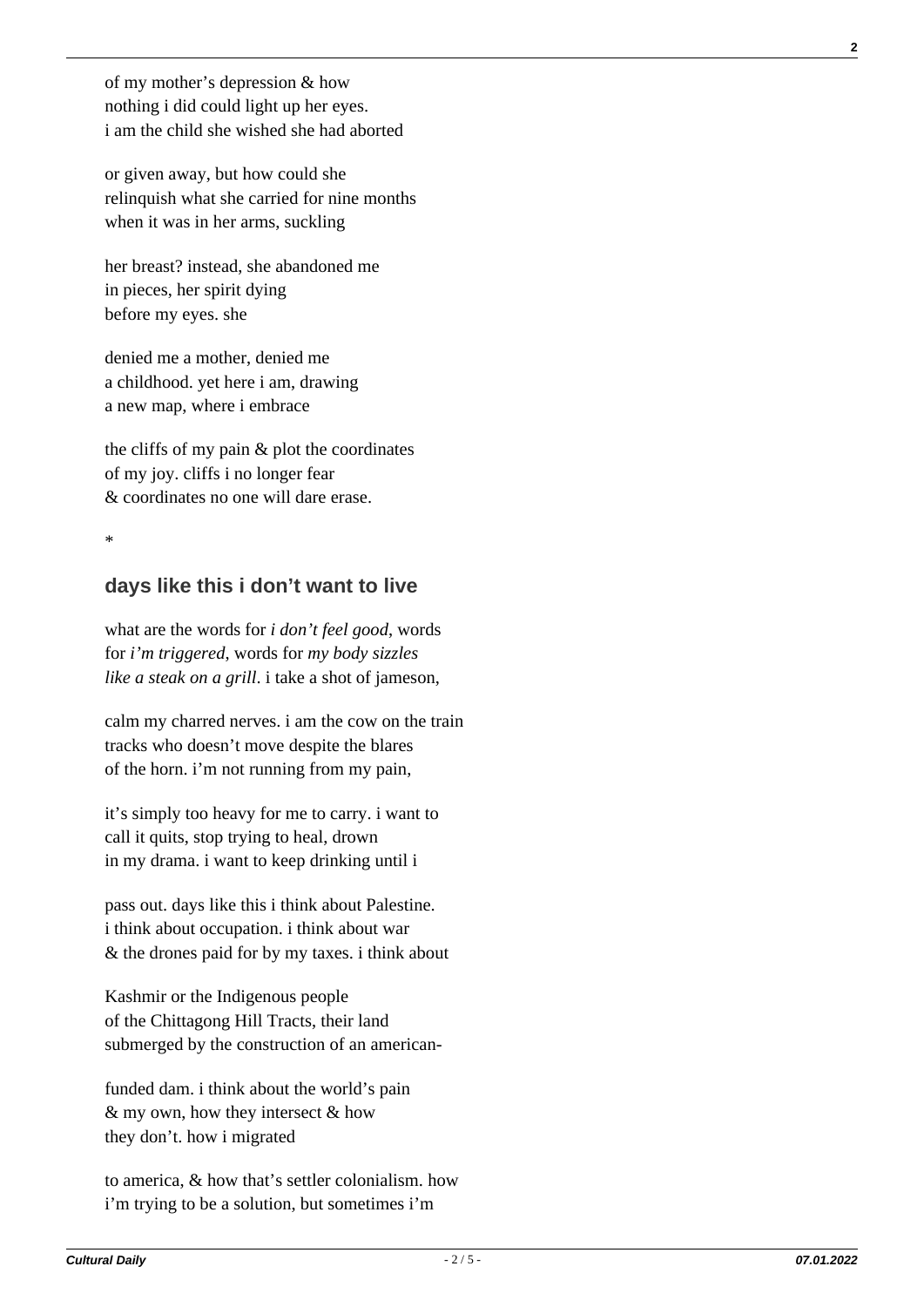the problem. i crave a connection to land i

can call my own – a land that'll welcome me. i'm trying to heal so i'll have the strength to fight for liberation. i'm meditating, practicing

yoga, drinking tea (quitting coffee), breathing intentionally. but some days, i fail & pray to a bottle, pray for the spirits to calm my ravenous

flesh. sometimes it's the self-destructive habits that make me feel better. i am not perfect. days like this i don't want to live, but the ancestors

in my blood tell me it's not my time yet; they give me a home where i'm not a piece of meat but a bird of prey with a nest of hungry chicks.

 $\ddot{\phantom{0}}$ 

## **a prayer to my ancestors**

bengalee ancestors, i call on you, find you swimming in the rivers of my bones, your spirits' wisdom bathing in my marrow. i am

the west bengal muslim migrating after the 1947 partition

of india. i am the mukti bahini fighting in the 1971 war for liberation. i am

the anti-hindi riots. i am the rickshaw my grandmother pulled, rescuing hindi girls from a war not of their making.

i am the lost languages, the lost recipes across european-dictated borders. i am the bird

flying over barbed wire, the smuggled cow lifted by a crane across the fence. i am the refugee,

starving, searching for a spot to call home. i am the floods, the monsoon rains. bengalee ancestors, **3**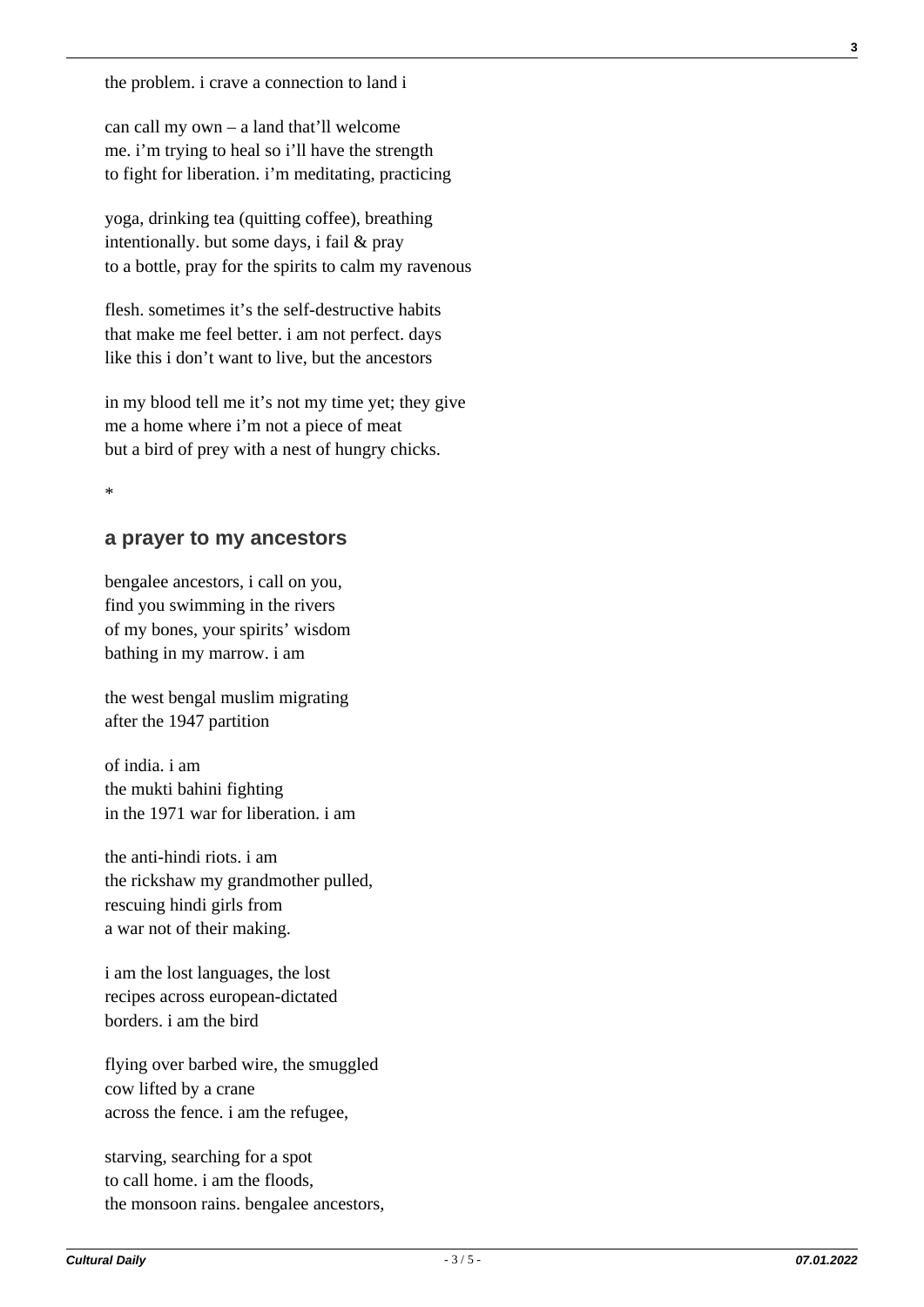what words can you gift me? what can you say to the balkan ancestors residing in the mountains of my muscles?

i don't know how to scale the european side of me, their rejection of me – an avalanche in my veins, while amerikkka's falsified promises rage against the peninsulas of my lungs, sneaking a flag into my heart. i pull it out, shred it, burn it. no flags can make a home in my body. i am made of people, not nationalities.

Ancestors, we looked at the same sky, conversed with the same moon. Ancestors, dream with me, dream

of a world breathing free without shackles, chains, & police knees. Ancestors, you conjured

my body into being, protected me, held me when no one else did. in your eyes, the ones i see reflected in the mirror, i see a future, not yet ready, waiting to be born, & i hope i'm making your dreams come true.

\*\*\*